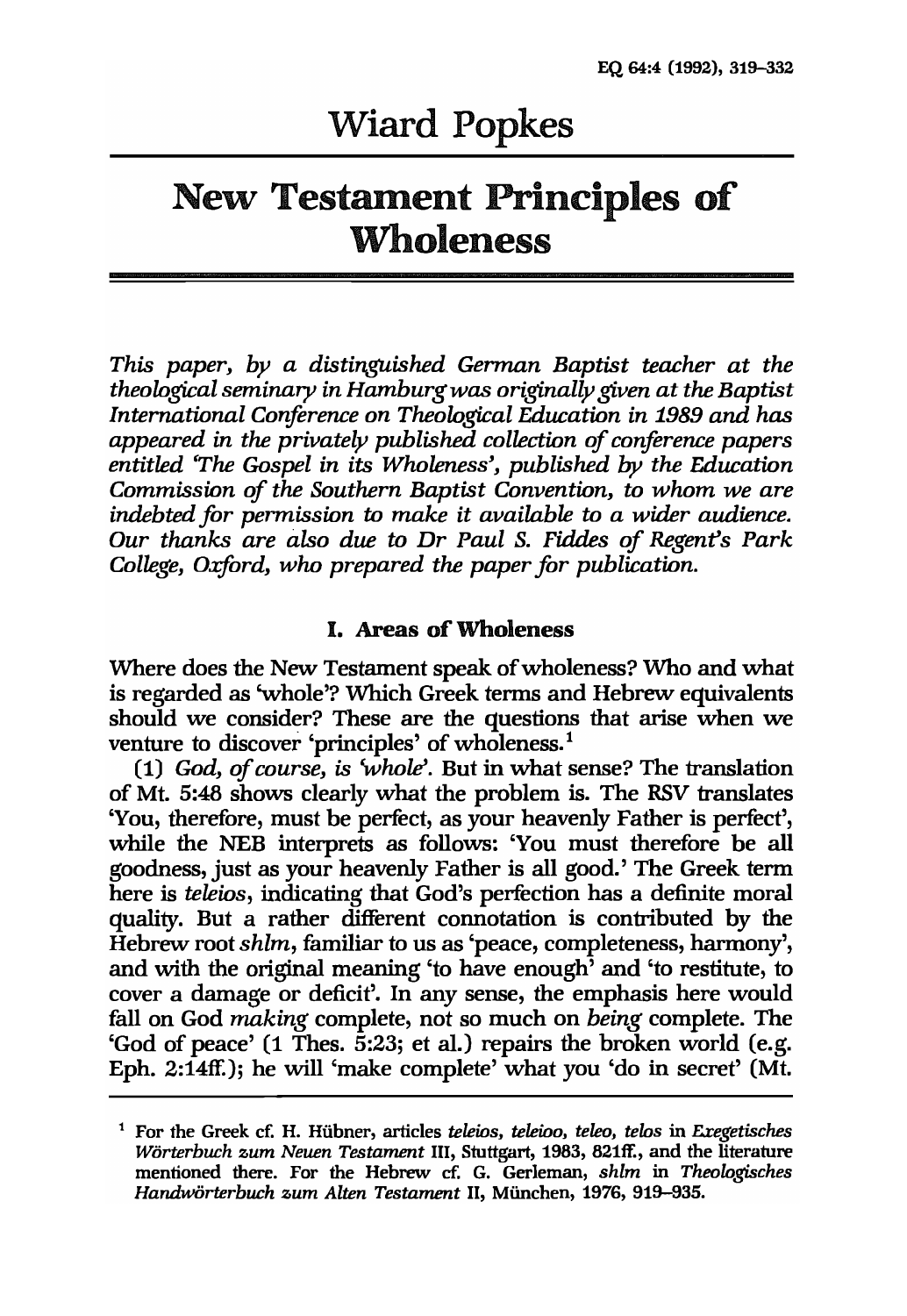6:4, 6, 18; *apodidonai*, usually translated 'reward').<sup>2</sup> Jesus, according to John 19:30, dies with the words 'it is accomplished' *(tetelestai).* Another aspect of God's wholeness is expressed by the reference to God's self-revelation inJesus Christ. Col. 1:19 reads: 'For in him all the fulness *(pleroma)* of God was pleased to dwell (similarly) 2:9, 'the whole fulness'; c£ Eph. 1:23). This means that God revealed himself totally and authentically, without any reserve. Eph. 1:10 and Gal. 4:4 underline that this revelation occurred in 'the fulness *(pleroma)* of time' (NEB: 'when the time was ripe'). God's activity in *Heilsgeschichte* thus follows the principle of 'wholeness'.

Likewise, the final part of salvation history will begin when 'the full number *(pleroma)* of the Gentiles has come in' (Rom. 11:25). Christ died for the sins of the whole *(holos)* world (1 In. 2:2). The will of God, too, can be called 'perfect' *(teleios,* Rom. 12:2).

All the New Testament principles of wholeness can thus be traced back to God's own wholeness, including all the shades of meaning we have found. God himself represents completeness, totality, undivideness. This also implies moral values, i.e. perfect righteousness and goodness. God acts according to his own nature; so *Heilsgeschichte* is not a partial event but guided by fulness of intent and action. God aims at completing and restoring what is incomplete, divided or damaged.

*(2) Christians* on *their side, should devote themselves wholly* to *God,* as they are bidden in the great commandment, 'You shall love the Lord your God with all *(holos)* your heart, all your soul, all your mind and all your strength' (Mk. 12:30-33 parr., quoting Dt. 6:4). God's completeness calls for our undivided response (c£ Mt. 5:48). It is not adequate to react half-heartedly to God: 'Do you believe with your whole heart?' *(ex holes tes kardias, Acts 8:37)*. If people intend to obey the law, they must keep all of it *(holon ton nomon*, Gal. 5:3; Jas. 2:10). Christians must consciously place their entire life with all its aspects under God's rule. Their whole body *(holon soma)* should be light (Mt. 6:22f. par. Lk. 11:34-36); by bridling our tongue we bridle the whole body and become a perfect person *(teleios aner,Jas.*  3:2). Christians must not be double-minded, divided in their soul *(dipsychos,* Jas. 1:8; 4:8).

It is not just a matter of quantity, if God demands our full attention. Rather, it is a matter of correspondence to God himself and the possibilities in salvation. Wholeness implies peace and being-inorder, which we are lacking. God invites us into his own wholeness, which requires, of course, that no parts of our existence are left aside, not being drawn into the process of completion.

<sup>2</sup> et: U. Luck, *Die Vollkommenheitsforderung der Bergpredigt,* Miinchen, 1968.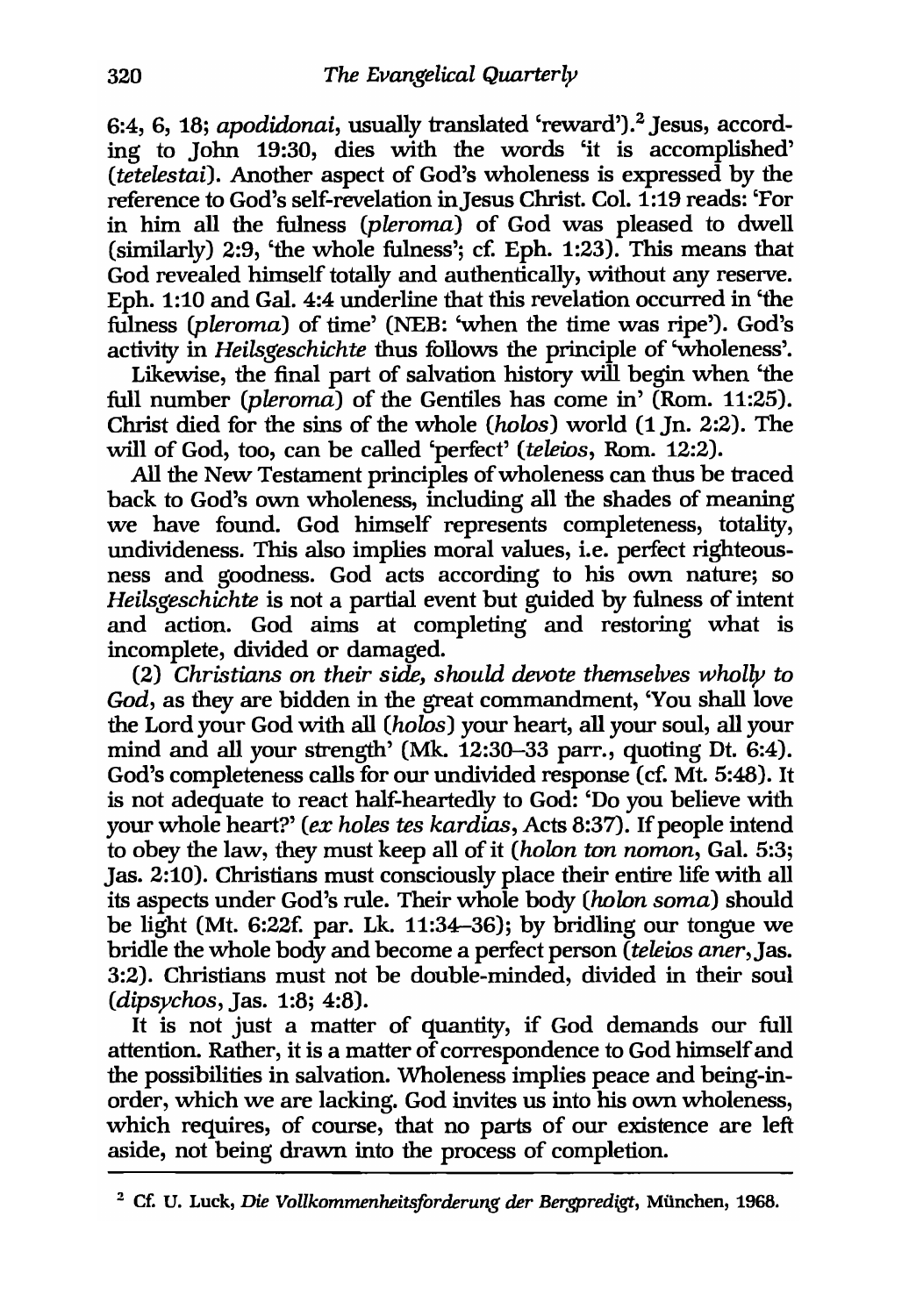Wholeness on the human side can be expressed, therefore, in tenns of oneness that also includes priority. Jesus Christ 'creates in himself one new person in place of the two, so making peace', reconciling us to God (Eph.  $2:14$ ff.). Ecclesiological oneness is an integral part of the gospel of Christ; in Christ there is no Jew or Greek  $\ldots$ , 'for all are one in Christ Jesus' (Gal. 3:28; cf. Col. 3:11). The work of salvation is all-comprehensive. The fellowship of the saved must be one and whole; a divided church is a contradiction to the gospel. Wholeness can further be described as putting the decisive matters first, i.e. as priority and concentration. 'Seek first God's kingdom and his righteousness,' Jesus says (Mt. 6:33). Our energies must be concentrated at the right point in order to achieve the aims of wholeness. Discipleship will never work if someone first *(proton)* wants 'to bury his father' or 'say farewell to those at home' (Lk. 9:59- 62). Wholeness will not be in view, unless we stand on the basis of the gospel (cf. 1 Cor. 15:1ff.) and observe the first or great commandment *(prote entole,* Mk. 12:28; *megale,* Mt. 22:36).

*(3) Wholeness implies a process of growth in a person;* it is not an impersonal and abstract ideal to be achieved once and for all. Rather it means a process of becoming mature. Wholeness refers to the development of an organism; 'perfection' is a misleading translation, as it suggests a 100% result reached at a certain stage and maintained unchanged. 3 Ephesians 4:12-14 sets as the goal of the 'equipment of the saints' that we 'attain to the unity *(henotes)* of faith ... ,to the complete man *(eis andra teleion),* to the measure of the stature of the fulness *(pleroma)* of Christ', no longer being 'small children'. Paul does not yet regard himself as 'already perfect', but 'strains forward ... ' (Phil. 3:12ff.). There is a beginning and a process of completion *(epiteleo):* God began a good work and will bring it to completion at the day of Jesus Christ (Phil. 1:6); 'You began in the Spirit; do you look for completion in the flesh? (Gal. 3:3). We persist in the process of endurance which should have a full effect (literally, 'perfect work', *ergon teleion),* so that we are 'perfect and complete' *(teleioi kai holokleroi,* Jas. 1:4). Faith is completed *(teleioun)* in works (Jas. 2:2). The process of maturing can be described too in terms of a series of'productions': 'suffering produces endurance, endurance produces character, character produces hope' (Rom. 5:3-5; similarly Jas. 1:3-4; 1 Pet. 1:7), leading to the position of 'having been proved' *(dokimos)*. Paul prays for Christians that 'the God of peace may sanctity you wholly *(holoteleis)* and your

<sup>&</sup>lt;sup>3</sup> Cf. John Passmore, *The Perfectibility of Man*, London, 1970; revised German edition, *Der vollkommene Mensch. Eine Idee im Wandel von drei Jahrtausenden*, Stuttgart, 1975.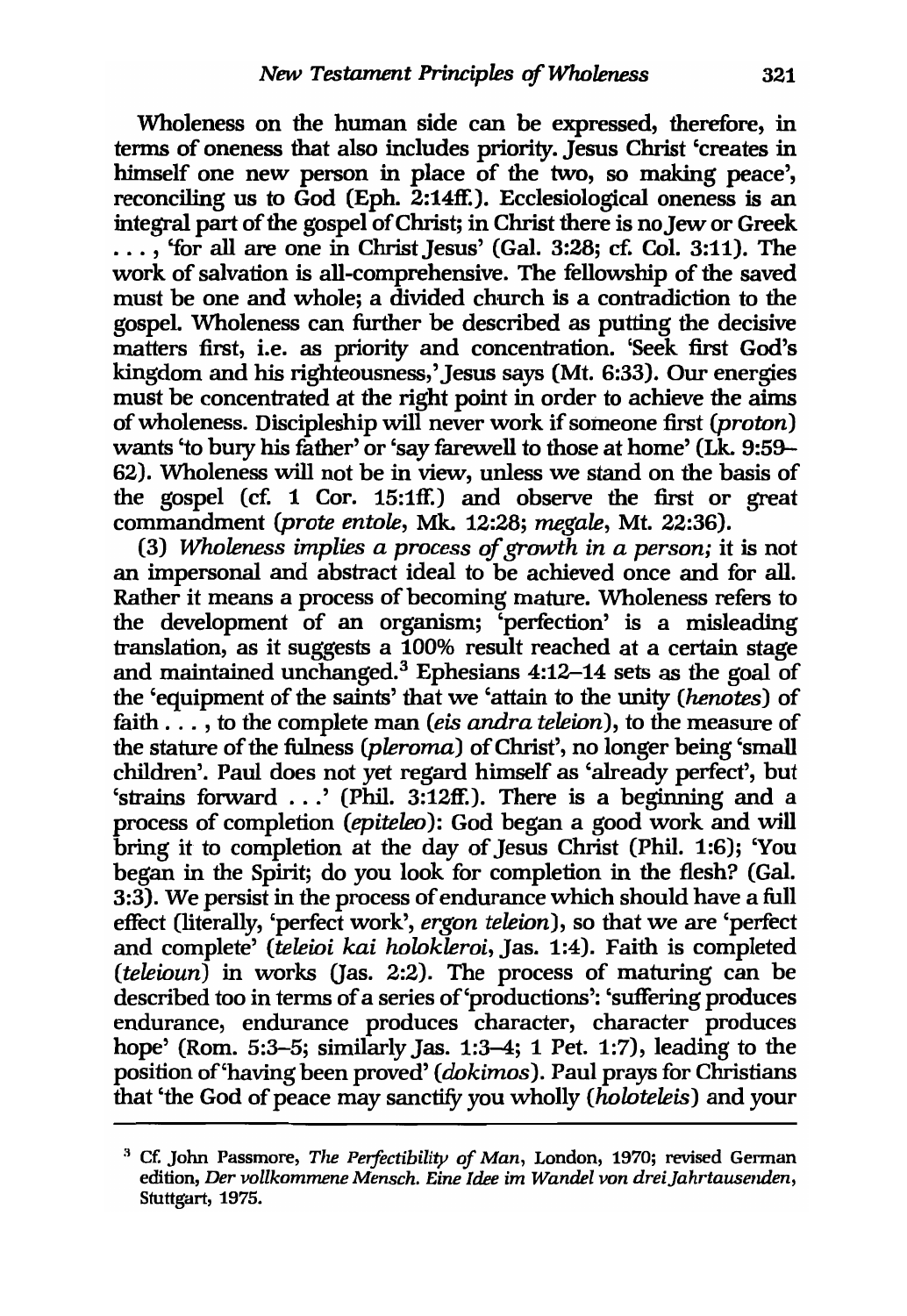spirit may be kept complete *(holokleron)* ... at the coming of our Lord' (1 Thes. 5:23).

Such statements have an eschatological perspective. The process of Christian growth begins with conversion and reaches its goal at the return of Christ. Interestingly enough, however, completion is not a goal far off in the future but something that becomes reality in one sense even now. It can be contrasted with the initial stage of Christian 'childhood'. In Philippians 2 (cf. above on vs. 12ff.) Paul continues to approach 'those who are mature' (v. 15); and in 1 Corinthians  $2-\overline{3}$  he contrasts the present 'childish' state of his recipients with spiritual maturity (both times *teleioi).* Furthermore, God desires that his gifts, in particular his love, should come to completion *(teleioun).* His love wants to penetrate and transform our total behaviour, especially in our love to one another (1Jn. 2:5; 4:12, 17, 18).

Wholeness is thus nothing exceptional for Christian existence, no idea of perfection never attained. Rather, it is the direction of God's work with us, becoming real even now. The concept of wholeness shares both of the two aspects: 'already now' and 'not yet'. God in his wholeness, with the fulness of his revelation, will and love, draws us into his wholeness, leading us along the way towards the final completion in the eschaton.

# II. Formulations expressing spiritual growth

How does the New Testament speak of wholeness? What is the language of wholeness? In what forms does it find expression, for what purpose and in which situations? There seems to be good reason to regard wholeness-statements as a part of early Christian catechetical instruction. Beginners were informed about the goal and quality of their path with Jesus Christ. Typical of growth-language is the reference to leaving behind the stage of 'drinking milk' and becoming able to eat solid food (1 Cor. 3:1f.; Heb. 5:12-14; cf. 1 Pet. 2:2; Eph. 4:14; 1 Cor. 13:10). Wholeness refers to maturity, to being grown-up. The converts received information about their new position (being in Christ, the Spirit, freedom, righteousness, and newness of life). They were made familiar with the 'law of Christ', especially the commandment of love. They learned about the new fellowship, about the sanctification of daily life, about bearing the fruit of the Spirit, and so on. One part of this basic instruction apparently dealt with the 'Pilgrim's Progress', i.e. with becoming more experienced, gaining spiritual stability, receiving a deeper insight into the Lord's ways and purposes, looking forward to the completion of God's intentions. Such catechetical material could be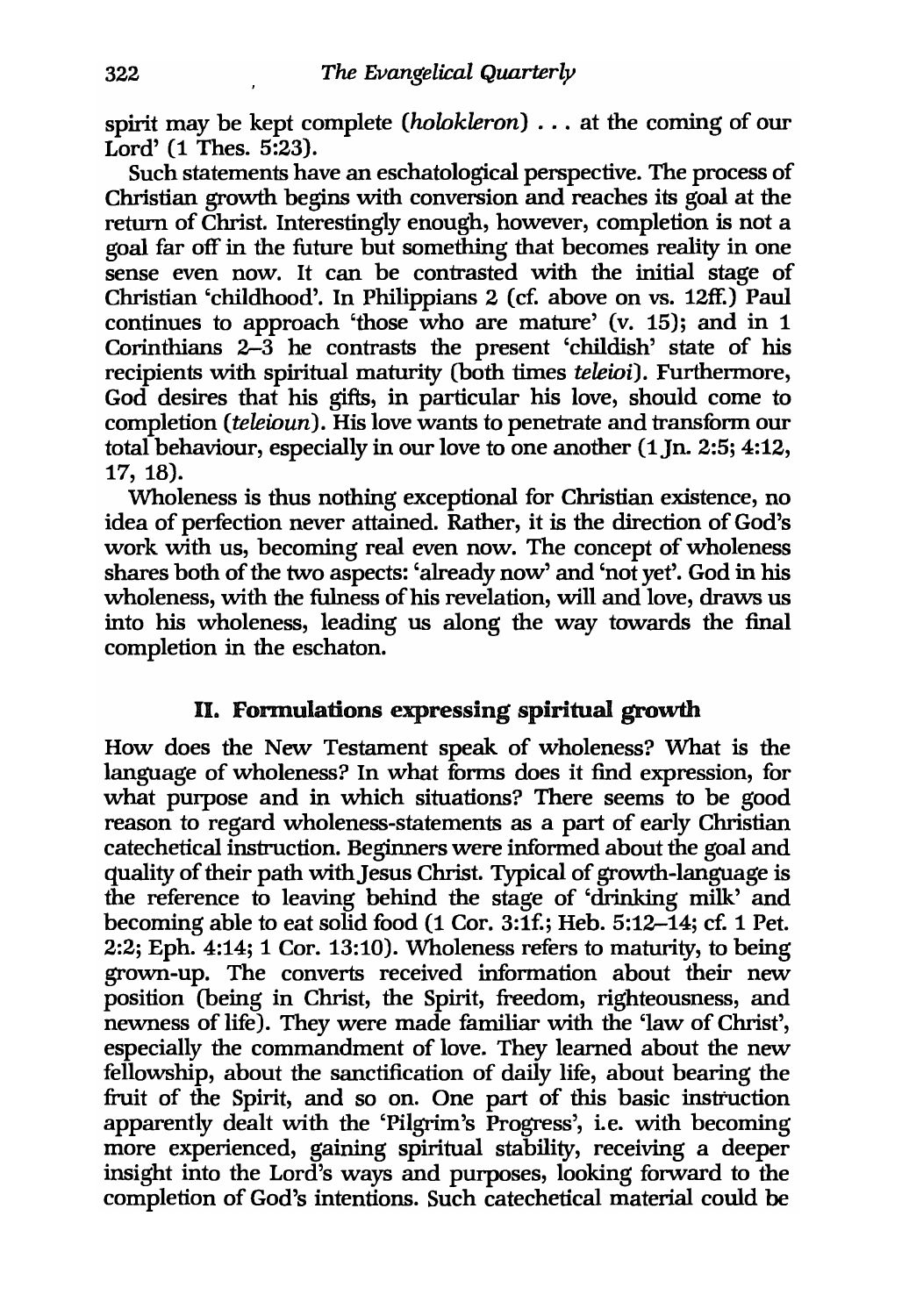used also at other occasions and in other forms, as, for example, encouragement in times of distress, reproach in dangers, we have partly to rely on such forms in order to reconstruct the underlying catechetical instruction. It is important, however, to observe the 'setting in life' *(Sitz im Leben)* of wholeness-language: it is related to the pilgrimage of Christians, who begin their way and who need orientation and guidance. Several texts shed light on the various forms in which the New Testament speaks of wholeness.

#### 1. *Exhortation and encouragement*

In 1 *John* there are four instances speaking of God's love becoming complete  $(2:5; 4:12, 17, 18)$ . It is God's love (explicitly in 2:5; 4:12), not our love that reaches its fulness. This happens when we love one another. Not that our love is becoming stronger and greater; rather, God's love would remain incomplete if we did not love our brothers and sisters. The exhortation is thus that we should exert love. In so doing, God's love accomplishes what it purports. As the love of parents to their children becomes really 'complete' only when the children love each other and their parents (including subsequent ethical qualities), so God's love does not want to stay alone, but aims at the transformation of our lives.

In *Matthew* 5:48 Jesus exhorts his people to be 'perfect, as your heavenly Father is perfect' (Luke in the parallel statement [6:36] reads: 'Be merciful, even as your Father is merciful'). The text is the climax of a longer instruction, commenting on the right understanding of the decalogue and similar Old Testament texts. (Decalogue interpretation evidently was a part of the Christian catechetical instruction.) The instruction ends in a section about 'love your neighbour', referring to enemies as the test-case of true love (Mt. 5:43ff.; cf. Rom. 12:9ff.). 'Perfection' goes beyond what is practised even among sinners, viz. 'loving those who love you'. True 'children of the Father' will be people who love their enemies and pray for those who persecute them (v. 44). 'Children' implies here both the new status of people before God (in contrast to slavery) and the life destination of the 'newly born'. Matthew 5 reflects, in this perspective, catechetical language. Jesus' instruction is both encouragement and exhortation, setting a goal, showing a way, and promising fulfilment.

In 1 *Corinthians* 14:20 Paul admonishes the church: 'Do not be children in your thinking; be babes in evil, but in thinking be mature *(teleioi)?'* The context deals with prophecy and glossolalia. Paul quotes Isaiah 28:11£ in support of his argument that the Corinthians should over-come an immature preference for the spectacular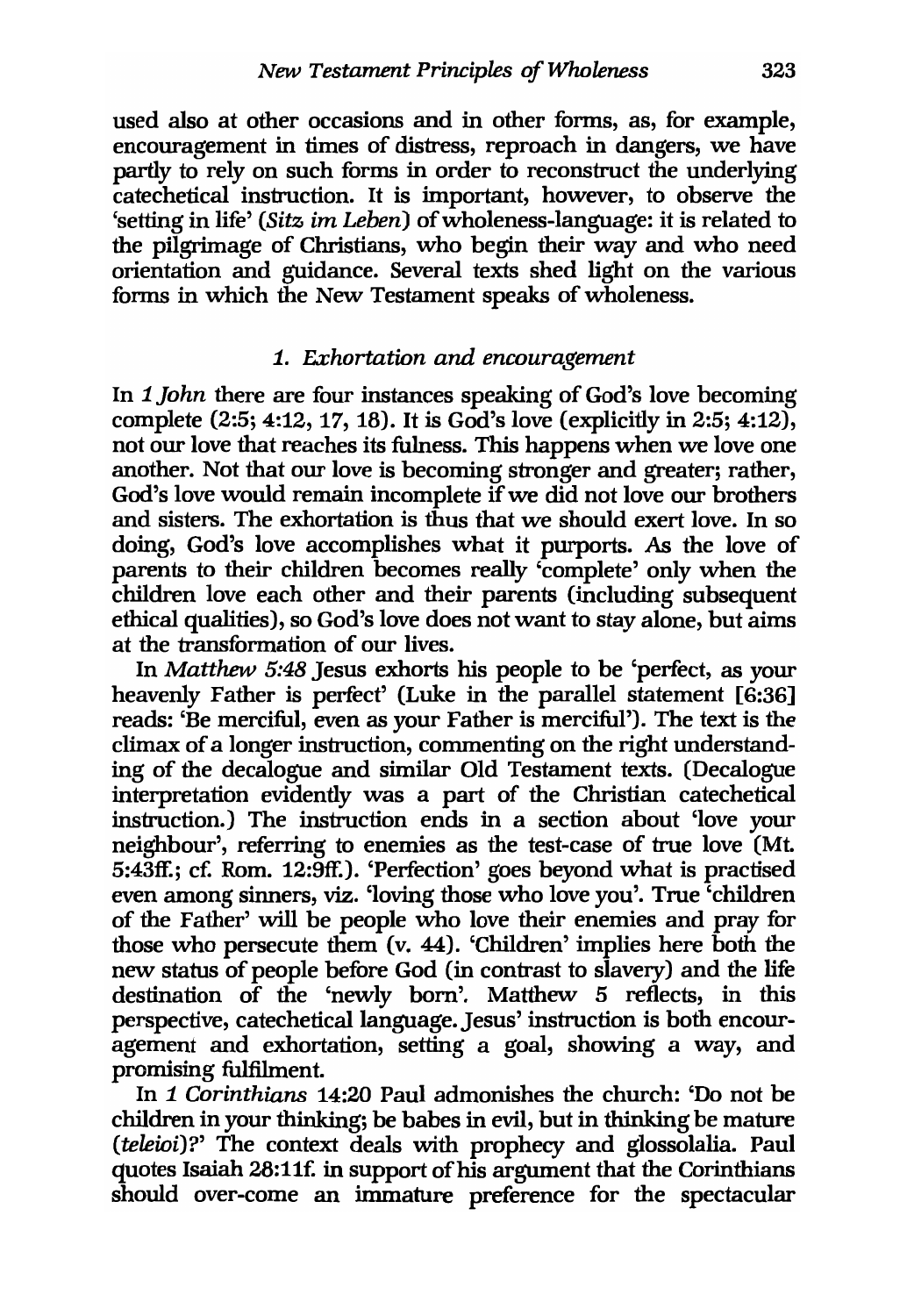charismata; rather they should think of how to win the unbelievers. Growing up in Christ thus includes an increasing missionary attitude and a decreasing concern for one's own spiritual edification. There is nothing wrong about one's personal experiences in the Spirit; but mature Christians integrate all their capacities, including their mind, into their faith. And this faith loses self-centredness; rather its attention is directed towards the effect which their behaviour has upon people still outside the Christian experience.

In *James 1:2-4* the author encourages his readers to have a positive attitude towards the 'testing of faith'. By hardships and temptations God wants to make their endurance grow, which 'should have full effect (literally, a perfect work), so that you may be perfect and complete *(teleini, holokleroi),* lacking in nothing'. James sees his addressees in danger of stumbling on their way, not reaching the goal of endurance, viz. the 'crown of life' (v. 12). The addressees are 'double-minded' (v. 8), dividing their friendship between God and the world; they are caught up in striving for riches and reputation, abusing the commandment of love, the concept of *sola* fide and the gift of teaching in wisdom. The problems they have to tackle are much like those in the Galatian and Corinthian correspondence or in the Pastoral Epistles. Christian growth thus is realised in the development of enough stability to 'overcome' (cf. Rev. 2:7) the manifold obstacles on the path to heaven.

Beginning the Christian way is good; but it is only the initial step. It is necessary to go the subsequent steps too, to cover 'what is lacking' Oas. 1:4). In *Mark 10:21 par. Luke* 18:22 Jesus uses the same words towards the rich young ruler (cf. also Lk. 9:57-62). The version in *Matthew* 19:21 reads: 'If you would be perfect *(teleins),*  go, sell what you possess and give it to the poor, and you will have a treasure in heaven; and come, follow me.' The man had a good intention certainly; he wanted to make his way to eternal life, fulfilling all the commandments of the decalogue(!). But another decisive step (towards having 'a treasure in heaven'; cf. Mt. 6:19-21; Jas. 4:4; 5:1ff.; 1 Tim. 6:17-19) was still waiting, viz. putting his entire confidence in Jesus and not in riches; this was daring, radical discipleship.

# *2. Promise, prayer, blessing*

Christians are exhorted to undivided commitment. But this is the second word. The first word is that it is God who enables them to grow towards completion. They are not creating perfection by themselves; rather God invites them to enter more and more into the real of wholeness. Wholeness is thus an integral part of discipleship;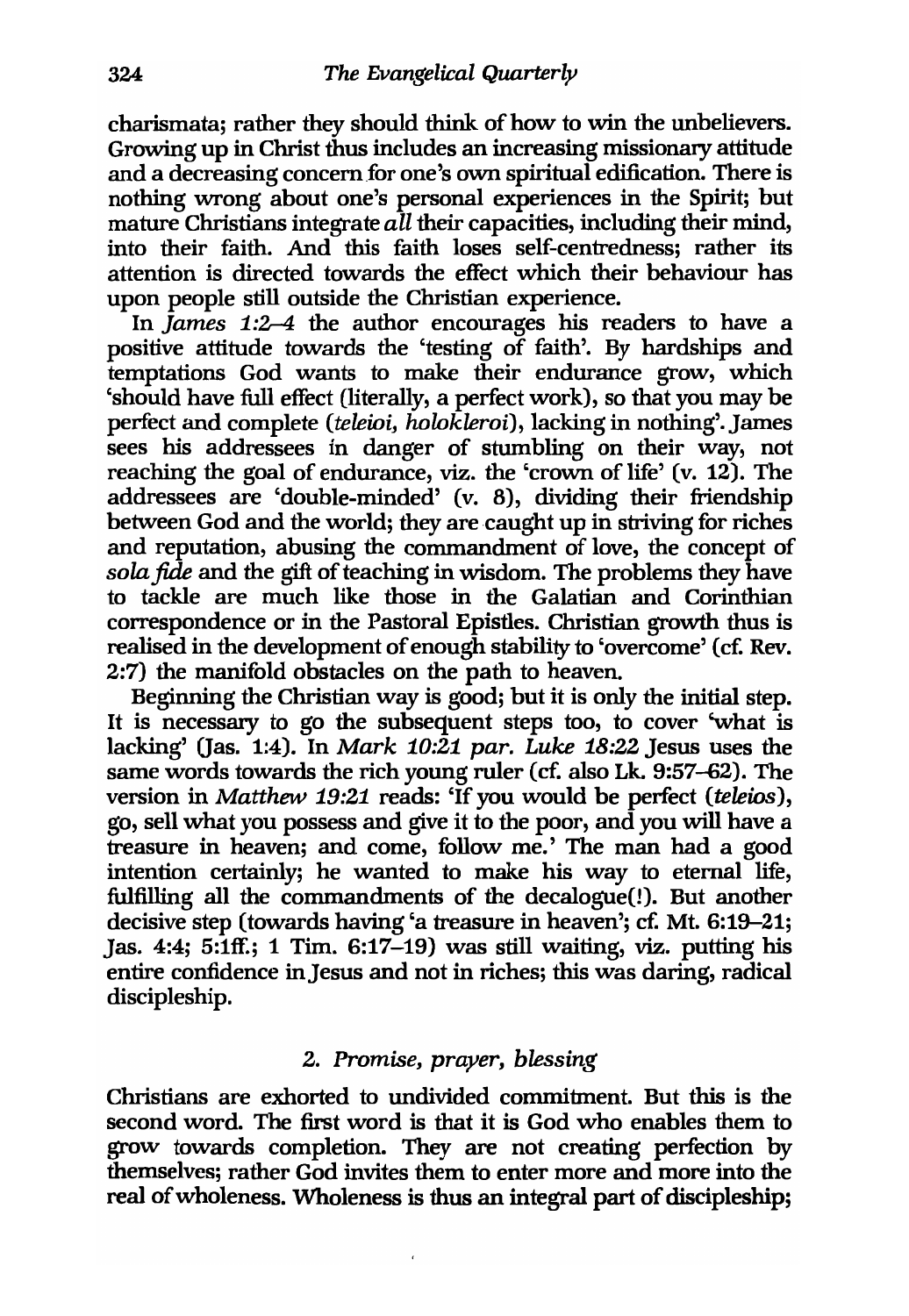it is indispensable without any doubt. But it would not and could not exist, if God did not 'begin and complete the good work' (Phil. 1:6). The language of wholeness therefore comes back again and again to the forms of promise, prayer of intercession and thanksgiving, and blessing.

The finest example of such prayerful promise is 1 *Thessalonians 5:23f:* 'May the God of peace imself sanctity you wholly *(hagiasai hymas holoteleis);* and may your spirit and soul and body be kept sound *(holokleron)* in a blameless way *(amemptos)* at the coming of our LordJesus Christ. He who calls you is faithful, and he will do it.' In the preceding sections Paul had called the church to sanctification and spiritual watchfulness; the imperative is now crowned by the indicative, speaking of God's watching care for his children. God himself, the 'God of peace' (we may use the term here: 'the God of wholeness'), will keep his eyes upon you. It is his strength and faithfulness which 'will sustain you to the end, guiltless in the day of our Lord Jesus Christ' (1 Cor. 1:8£). Sanctification is a thoroughgoing event, embracing all parts of man, ethical as well as cultic. Paul places *'holokleron'* ('sound') at the outset of the next sentence, linked first and directly with 'spirit'. A similar emphasis on the human spirit is found in the conclusion of other Pauline letters too (Gal. 6:18; Phil. 4:23; Phlm. 25). 'Sound' means here 'complete, intact, nothing missing'. Paul goes on to add 'soul and body', in order to underline the wholeness of human existence. Not just a part of us, but even our innermost personality and personal identity will be preserved until the day of the Lord. But that is not all; the decisive word follows: 'blameless, guiltless'.

In the history of studying the concept of Christian perfection the question of *sinfulness* has played a considerable role.<sup>4</sup> We cannot adequately discuss it here. The general New Testament position (cf. especially Rom. 6 and 1 John) may be summarised in the following statements: (a) Christ has liberated us from bondage to sin; we died to sin; the person who is born from God is free not to sin. (b) Sin shall not have dominion over us; we must no serve two masters. (c) We should not pretend that we are beyond any temptation; we had better openly confess where we fall short. (d) Sinning must retain its character as something basically alien for the Christian. (e) Sinlessness is not moral perfection, but whether God regards us as worthy to be in his presence. (f) The final word will be spoken by God in the eschaton.

In 1 Thessalonians 5:23£ Paul assures his readers of God's

<sup>4</sup>ct: R. Newton Flew, *The Idea* of *Perfection in Christian Theologp. An Historical Study of the Christian Ideal* for *the Present Life,* London, 1934.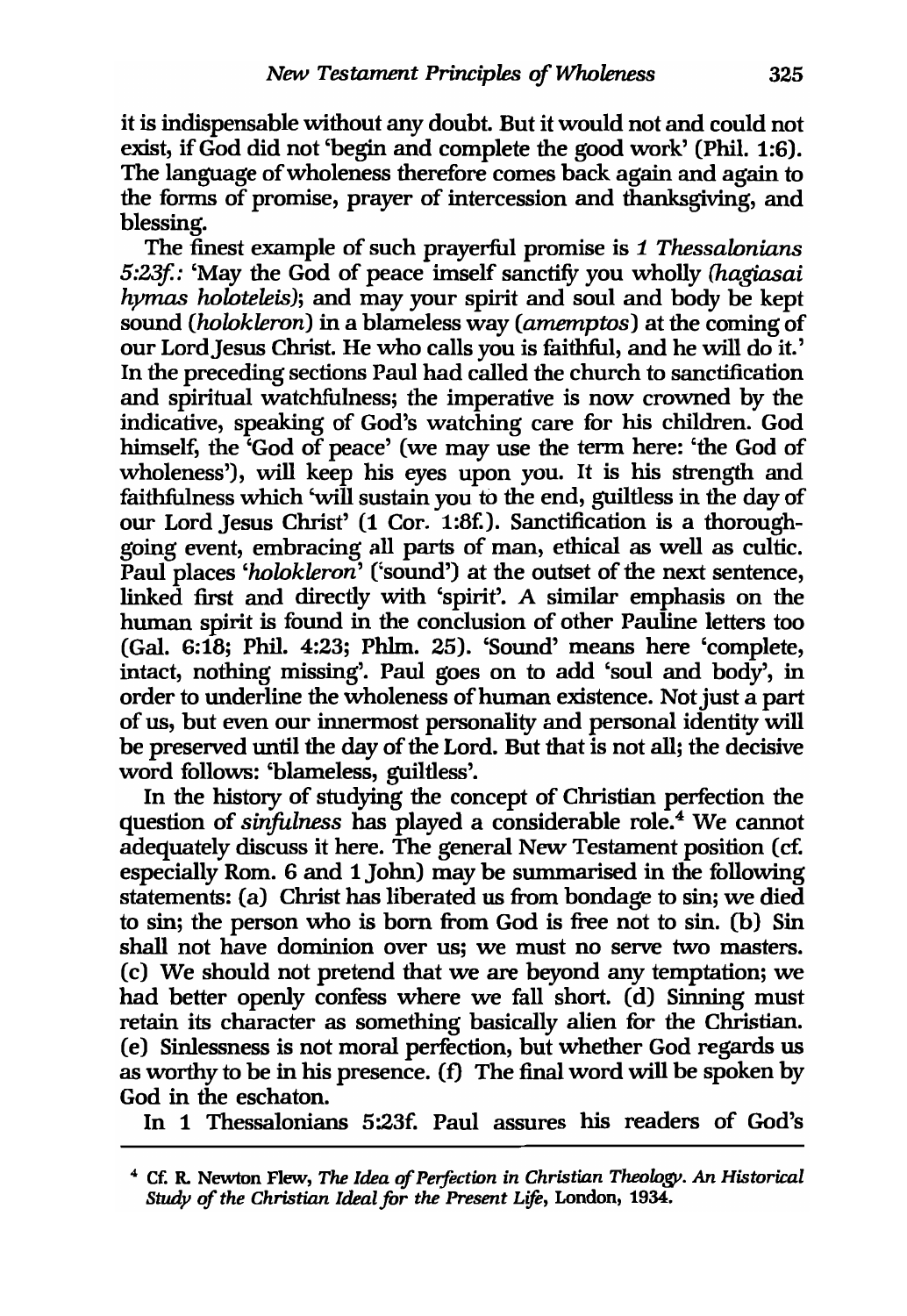faithfulness and reliability. God wants us to achieve wholeness, and he will take care of it. Certainly this does not imply any false carelessness on our side. But God's promise relieves us from anxious strain and self-relying efforts to make our salvation perfect. Rather, our efforts are embedded in and carried by God's watching care.

The language of prayer and promise is often combined with the eschatological outlook (c£ also 1 *Cor.* 1:4-9), and we usually find this in the opening and closing parts of the epistles. In *Philippians*  1:6-11 Paul expresses his confidence that 'he who began a good work in you will bring it to completion *(epitelesei)* until the day of Christ Jesus.' Paul has little to complain about in Philippi; he is grateful for the fine work in the church. His main concern is that they should grow even more in love, knowledge and unity (1:9; 2:1ff.), '. .. so that you may approve what is excellent and be pure *(eilikrineis)* and blameless *(aproskopoi)* for the day of Christ, filled with the fruit of righteousness through Jesus Christ, to the glory and praise of God' (Phil. 1:10£). Paul describes both Christian growth now and its eschatological completion. Spiritual growth implies the capability to discern and approve *(dokimazein)* what is pleasing to God (c£ Rom. 12:1£). Further, it implies activity, viz. the bearing of the fruit of righteousness (cf. Rom.  $6:13$ ff.). Finally, it is no end in itself but leads to the glory of God. Ultimately it is not that an ideal is brought to perfection, but that people grow up in the realm of redemption toward the likeness of God, so that they may stand before God and add to heaven's joy and glory. Christian wholeness thus is intimately connected with what we know as the 'image of God' *(imago Dei).* 

A passage like 2 *Corinthians* 3:18-4:6 expresses this idea, contributing by its own terminology to the language of growth. Paul rejoices over his service in the new covenant, which is the covenant of glory, light, openness and freedom. The process of spiritual growth is here described as 'being changed into his likeness from glory to glory, as from the Lord who is the Spirit'. Christian perfection is nothing other than being transformed into the likeness of Jesus. This is a miracle, performed by the Spirit himself. Christian wholeness is nothing else than what Paul writes to 'his children' (!) in Galatia, with whom he is 'again in travail, until Christ be formed *(morphothe)* in you' (Gal. 4:19).

# *3. Reproach and Warning*

*Hebrews* 5:11-6:32 starts with the reproach 'you have become dull of hearing. You . . . ought to be teachers, but you need someone to teach you the Christian alphabet again. You need milk ... Solid food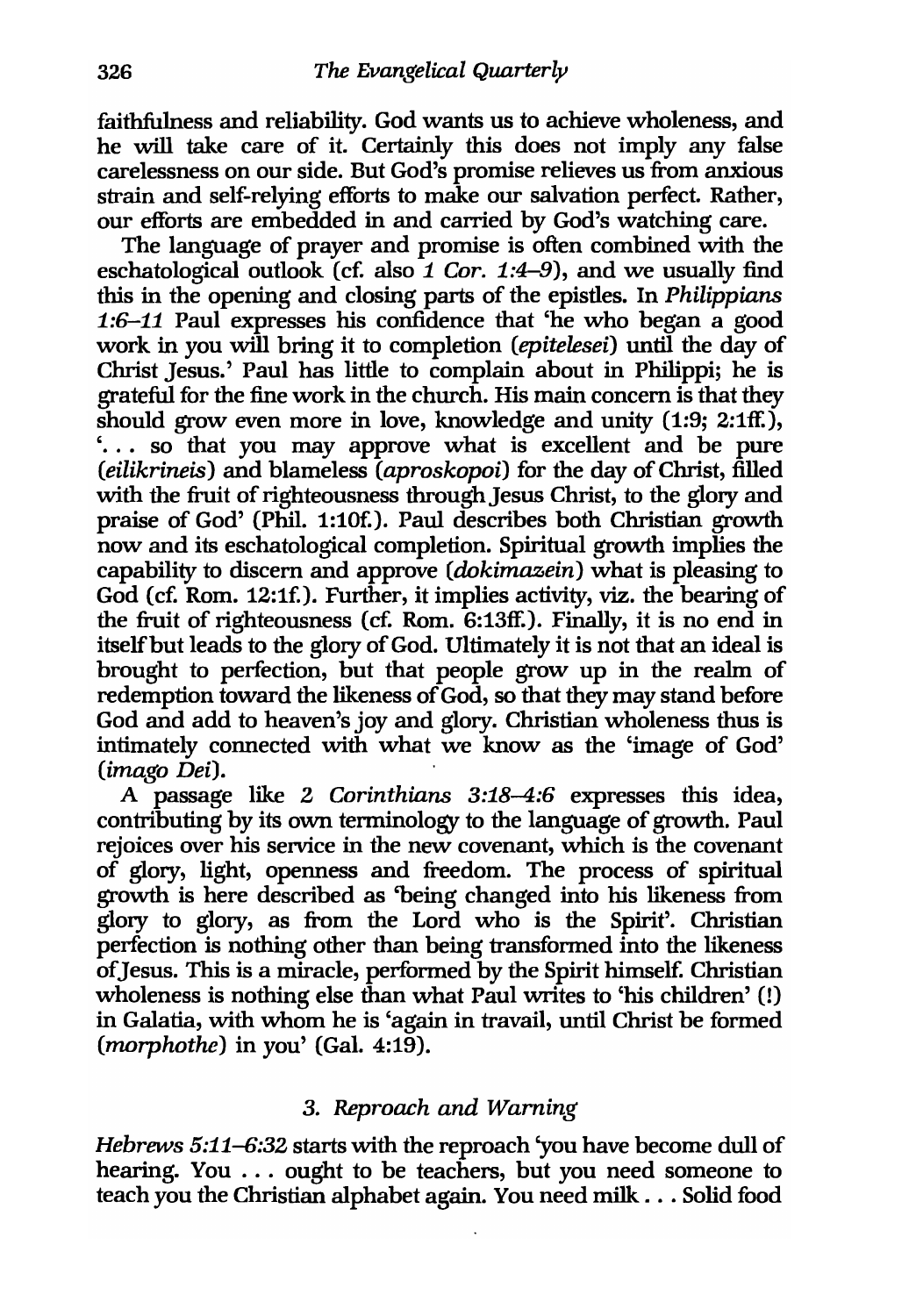is for the mature *(teleioi),* who have their faculties trained by practice to distinguish good from evil.' The writer wants to leave behind 'the word of the beginning, proceeding to maturity *(teleiotes;* 6:1)'. He then lists the elementary matters (6:2£). Christian maturity implies the ability to teach others (the elementary lessons), the trained capacity to distinguish good from evil, and experience in the 'word of righteousness' (5:13). Maturity does not mean perfect knowledge (rather, the addressees are invited to learn more about God's mysteries), nor a perfect moral standard. Maturity is distinguished from spiritual 'childhood'. It is achieved by experience and training ('learning by doing').

In *Galatians 3:1ff.* Paul blames the churches: 'Are you so foolish? having begun with the Spirit, do you look for completion (or 'end', *epiteleisthe)* now with the flesh?' Paul wants them to continue in the Spirit. Of course, he does not mean that they can achieve any completion with the flesh. The concept of completion, however, is not wrong. The words here used for beginning and completing are exactly the same as in Philippians 1:6. The completion is a long-term process of growth, reaching its climax in the eschaton. According to 5:1ff. this process comprises 'standing firm in freedom' (vs. 1, 13), 'obeying the truth' (v. 7) and bringing forth the 'fruit of the Spirit' (v. 22).

According to 1 *Corinthians 2*-3 Paul has to rebuke the church: 'I could not address you as spiritual men *(pneumatikoi)* but as fleshly men, as babes in Christ', not yet fit for solid food, 'for there is still jealousy and strife among you' (3:1-3). The many divisions in the church reveal the 'childish', immature stage. Among real *pneumatikoi* Paul would be able to speak about God's wisdom (2:6ff.); the truly spiritual people are called 'mature' *(teleioi)* as well. Certainly Paulo would not reveal another gospel! Probably he refers (in 2:6- 16) to a deeper insight into the ways of God's salvation history, to the mysteries and 'depths of God' (v. 10), as a comparison with the final section in Romans 11 shows. Mature Christians are privileged to be more familiar with God's intentions and will, to have 'Christ's mind' (2:16). The Corinthians are hindered, however, by their still flesh behaviour, by false triumphalism, and by self-centred objectives.

It seems that James uses ironical and polemical language by referring to the 'perfect law' *(nomos teleios)* and the 'law of freedom' *Uas.* 1:25; 2:8), meaning the commandment to love the neighbour. His addressees are proud of their freedom (as the Corinthlans were), abusing Pauline key-statements for their own selfish purposes. 'Perfect law' then reflects the pretension of the recipients that they had 'the best religion'. James turns their argument against them: unless you really fulfil this 'beloved law' you will be judged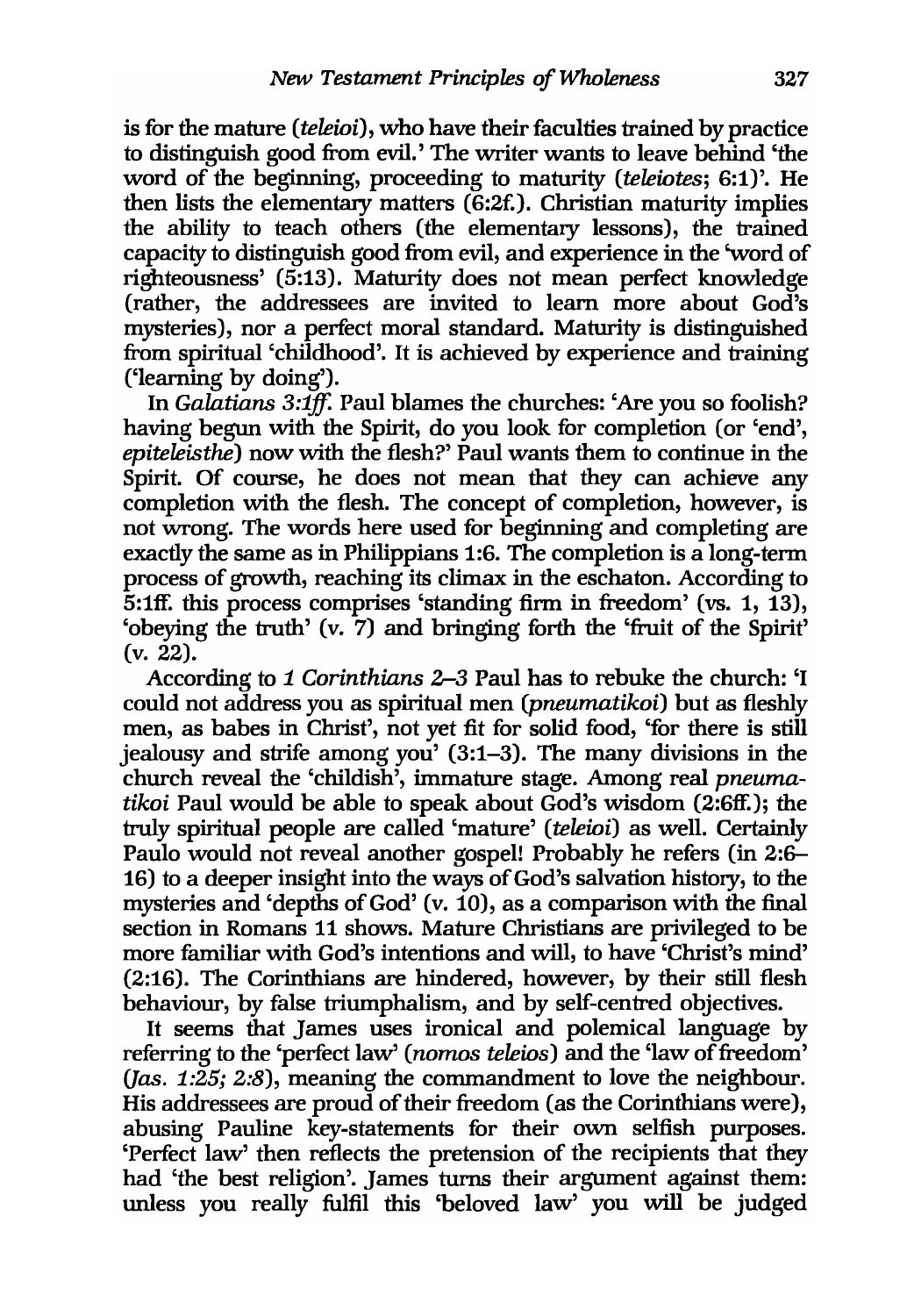according to it! Among his recipients James observes an erroneous understanding of maturity, which is an expression of self-deception.

# III. Signs of Maturity

What are the signs of maturity according to the New Testament? What does it mean in reality to be 'grown up' in Christ? How do mature Christians behave, differing from their earlier stage of 'childhood'? Our previous study of the most important texts provides the basis for a more systematic collection of data.

(1). Paul, James and other New Testament writers stress that one sign of Christianity maturity is the *absence* of *self-centredness and division.* This becomes evident in the overcoming of jealousy, factions, fighting and strife. Christian maturity thus has an ecclesiological and ethical dimension. In Christ all are one; there is a unity in which there are no borders or differences. Spiritual growth creates peace and harmony among people and also in one's heart which is no longer divided, 'double-minded'. Self-centredness is overcome, too, in terms of a 'childish' concentration on one's own spiritual edification. Our eyes and hearts become open for the needs of others; the spirit of mission sets the priorities in our actions. In this sense we become 'perfect in our minds' (1 Cor. 14:20), 'perfect and complete' (Jas. 1). Where there is still fighting and competition among Christians, i.e. 'childish behaviour', the presuppositions for 'mature spiritual instruction' do not yet exist. Self-centredness breaks the body of Christ apart; the fulness, oneness and wholeness of Christ cannot be manifested. Maturity, however, rejoices in the great gift of God who wants to share his peace, fulness and wholeness with us. Maturity values Christian fellowship as a high privilege which needs total commitment. Maturity is eager to grow more and more into the 'measure of the stature of the fulness of Christ' (Eph. 4:13).

(2). The *fruit of the Spirit* is another sign of maturity. Galatians 5:22 mentions love first, which is 'the bond of completion' *(teleiotes,*  Col. 3:14). 1 John emphasises that God's love wants to come to its completion by the fact that we love one another. The fruit mentioned in Galatians 5:22 includes furthermore joy, peace, patience, and so on; all of these signs of maturity. There is a clear connection, too, between maturity and the endurance which is the strength of bearing even hardships. Righteousness is another of these signs (cf. Rom. 6:13ff.). The very emphasis on 'bearing fruit' (e.g.Jn. 15:16) implies the concept of growth and ripening, 'filled with the fruits of righteousness' (Phil. 1:11). Or, to use another metaphor: 'discipline yields the peaceful fruit of righteousness to those who have been trained in it' (Heb. 12:11). The various lists of 'good fruits' (Gal. 5:22;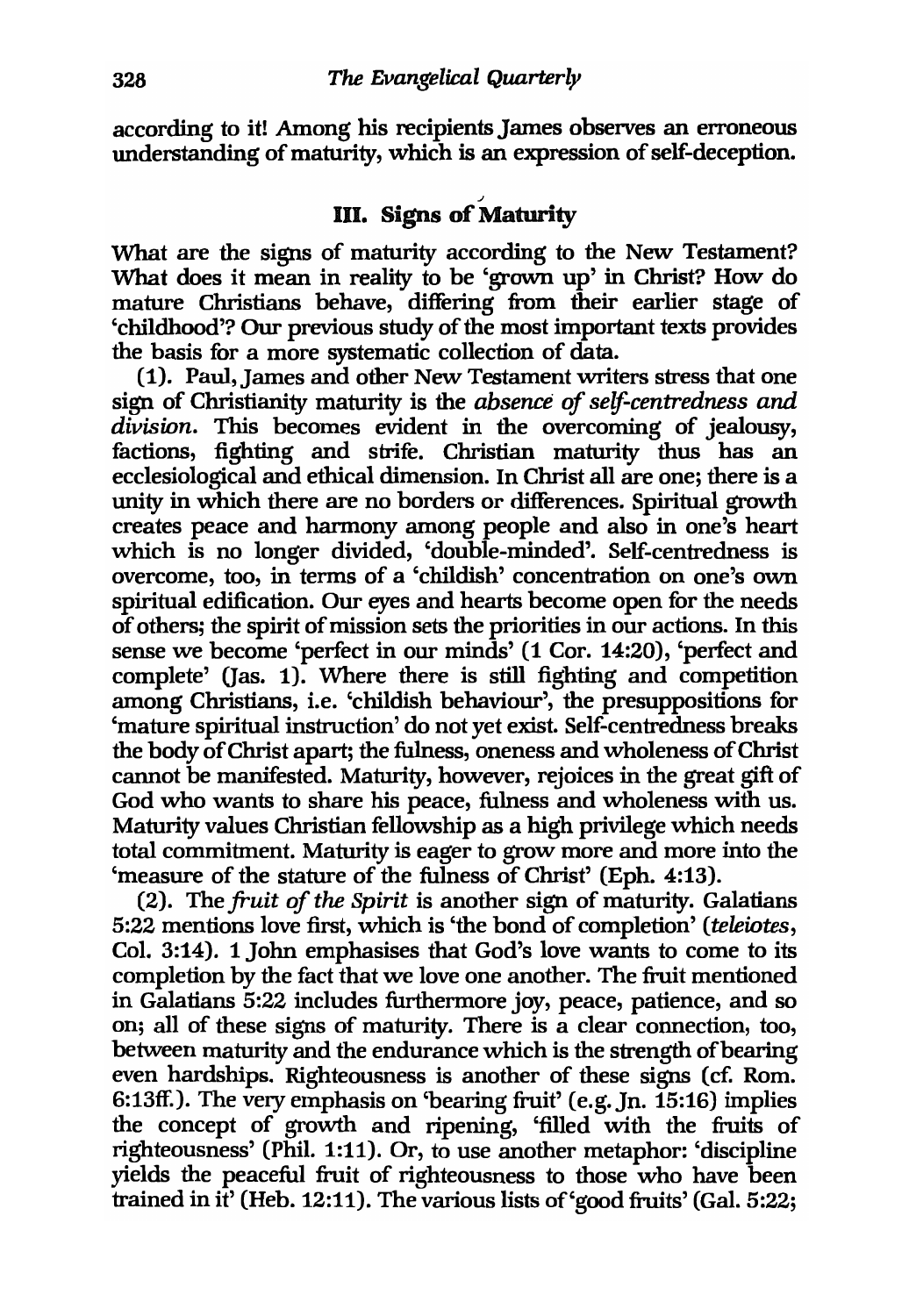Eph. 5:9; Jas. 3:17£; etc.) thus function as criteria for Christian maturity.

(3). Several times the New Testament calls Christian maturity the *ability* to *teach others.* The grown up person is familiar with the elementary lessons of discipleship (cf. e.g. Heb. 5:11ff.). The adult or adolescent can eat 'solid food' and give 'milk' to beginners. In a certain sense, the church is a system of instruction, fulfilling Jesus' great commission, '... teaching them to observe all that I have commanded you' (Mt. 28:20). As we have already remarked, wholeness is a term that played a role in early Christian catechism. Spiritual growth is not an automatic process working by itself; rather, it means growing in understanding, a renewal of our minds, 'learning to distinguish good from evil' and 'discerning the will of God' (Heb. 5:14; Rom. 12:2). Christian maturity is taught and leamed-and, of course, practised ('learning by doing'). Lessons have to be internalised, understood and applied. This system requires more experience and qualified people, who no longer depend on being nurtured, but who can share their growth in insight and experience with others. Of particular importance is, of course, firmness over against false teaching and heresy (c£ Eph. 4:13£). They are eager to lead those who have gone astray back again to the way of truth (1 In. 5:16; Jas. 5:19£). The mature Christian is a 'teacher of the church', leading others in the true way of God, which is the way to oneness and wholeness.

(4). The mature Christian *receives deeper insight into God's will and ways.* This is a delicate point; some commentators fear a twoclass system of Christians, like gnosticism with a lower and higher degree of spiritual knowledge, almost with two different gospels (cf. the scholarly debate on 1 Cor. 2:6-16). Certainly, Paul did not intend such a system. But we cannot rule out his statement: 'Yet among the mature we do impart wisdom, though not a wisdom of this age ... but the secret wisdom of God in a *mystery .* .. ' (2:6£). His recipients cannot yet bear it. Similarly, Hebrews 6:1ff. wants to go beyond the 'elementary doctrines'. In Philippians 3:8ff. Paul says that he is not yet perfect, but 'straining forward to what lies ahead', in particular 'to know the power of his resurrection'; this is Paul's advice to 'those who are mature'. What does this mean? In Hebrews 6 and 1 Corinthians 2-3 a deeper understanding of Christology seems to be implied. But eschatological expectations also receive attention (Phil. 3). Romans 11 may shed further light on the question. Here Paul reveals a *'mystery'* (lest the church 'be wise in their own conceits') about God's eschatological plans with Israel (11:25ff.). After having done so, Paul exclaims in a hymn: '0 the depth of the riches of the wisdom and knowledge of God' (v. 33-36). Paul knows that people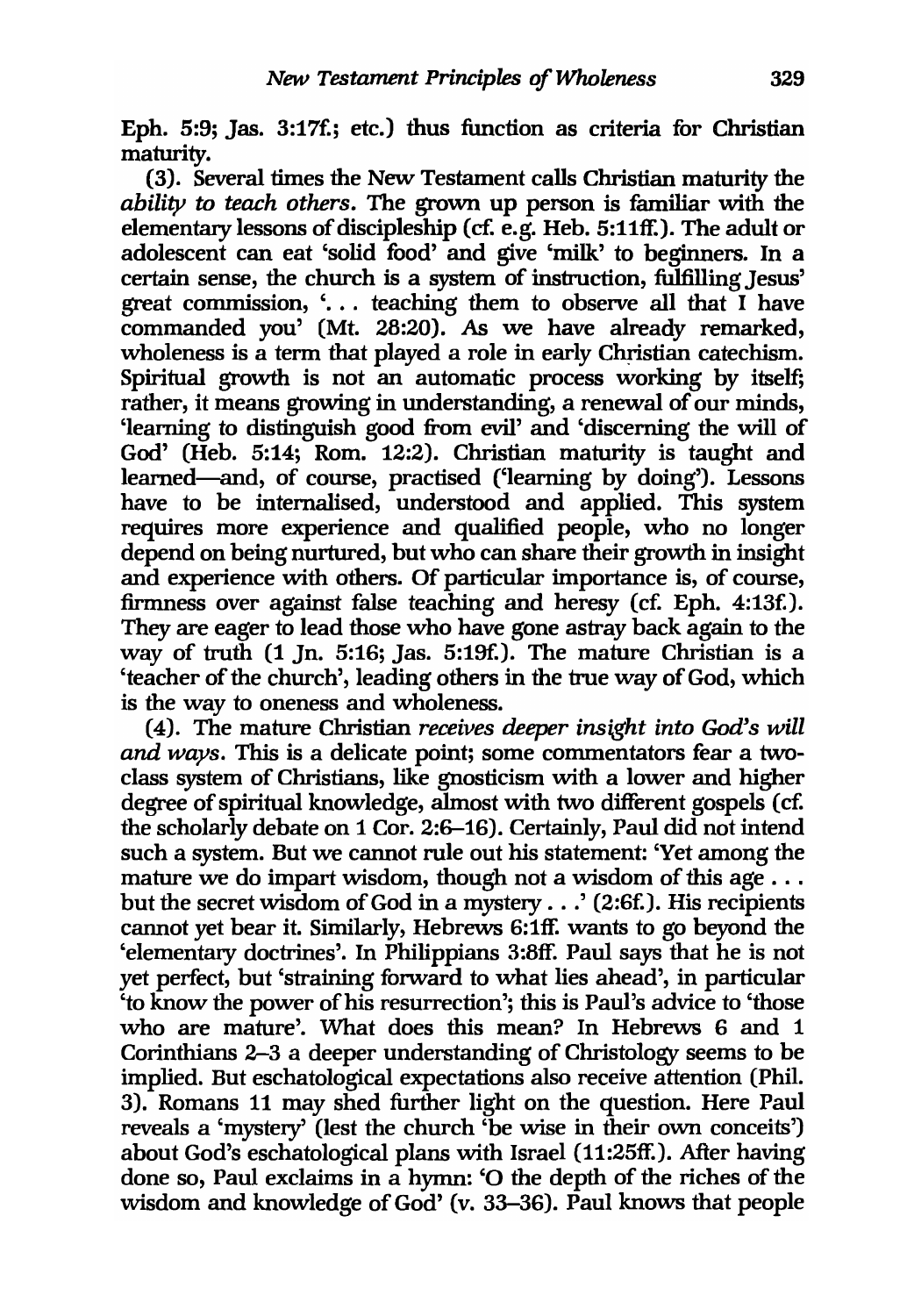may easily make a wrong use of such insights, especially of eschatology. Prophecy, therefore, has to be 'weighed' by the church (1 Cor. 14:29). Genuine Christian wisdom and prophecy has to stand the test of the 'fruit' (Jas. 3:13-18; Mt. 7:15ff.). But again this does not nullifY the importance and use of deeper insights into God's will and ways. The Book of Revelation forms part of such an insight. Its main purpose is to keep the church on God's path during its pilgrimage through a world full of evil and corruption, in order not to 'fall into temptation'. God's will and ways may concern the entire world, the church and our personal life. The 'fruit of maturity' in this connection is primarily wisdom.

*(5). To be faithful and trustful,* in particular in times of difficulties, is another sign of maturity. Early Christian catechetical instruction informed neophytes that temptations were awaiting them, just as happened to Jesus himself (Mt. 4 parr.; 1 Pet. 1; Jas. 1:2ff.; 1 Cor. 10:1ff.; Heb. 2ff.). Temptations should be met in such a way that our endurance grows. Temptations may mean suffering; we should know that 'suffering produces endurance, and endurance produces character' (Rom. 5:3£). Jesus himself passed through the process of 'learning obedience through what he suffered; and being made perfect he became the source of eternal salvation' (Heb. 5:8£). Such maturity implies obedience to God, bearing the burden which the Father does not remove (cf. e.g. 2 Cor. 12:7-10). In particular, the difficult question of God's righteousness (theodicy) is drawn into the theme of peace with God. 'Nothing can separate us from God's love' (Rom. 8:31-39). This is the experience of someone who knows personally the hardships he enumerates, which so often tend to make us doubt God's love. In the same letter Paul also tackles the question:  $'$ Is God unjust?' (3:1–8). Not always do we discern immediately what God has in mind; but the mature Christian is not unfamiliar with God's mind. He knows that 'from above *every* perfect gift' comes down to us; we must not blame God when we get into troubles Gas. 1:13-17). Further, faith and confidence grow in such a way that we lose our self-centredness, asking rather for God's purpose for our relationships with other people. Paul and his colleagues interpreted their suffering as a means for God to impart even greater help to others: 'If we are afilicted, it is for your comfort and salvation' (2 Cor. 1:6). This is Christ's mind, who was 'made like his brethren in *every*  respect, so that he might become a merciful and faithful high priest' (Heb. 2:17£).

(6). 'We are being changed into the Lord's likeness from glory to glory  $\ldots$  (2 Cor. 3:18). The all-important characteristic of spiritual maturity is *the likeness of Jesus Christ.* Christian 'wholeness' has no other scope than the image of God. Man was created according to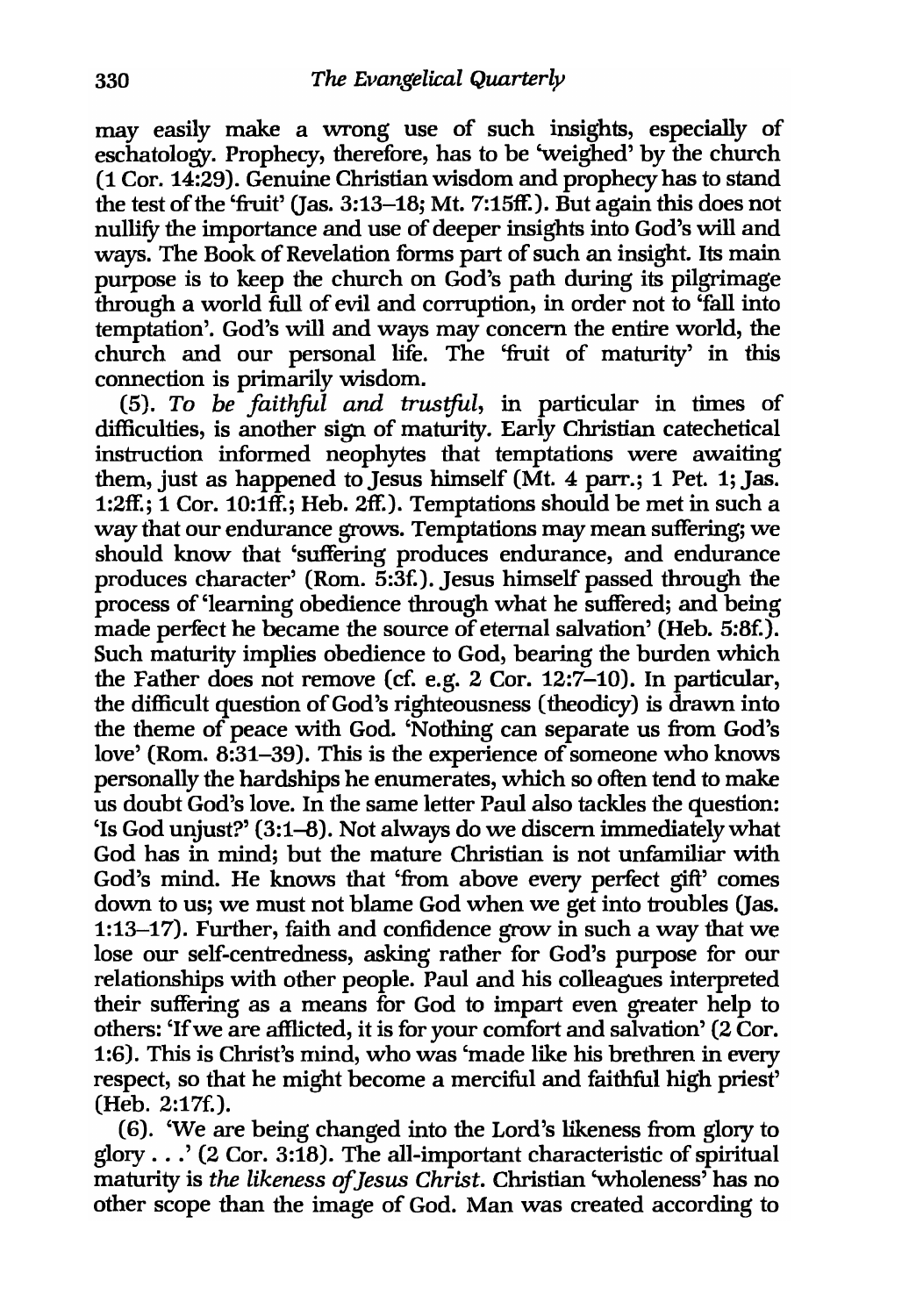this image; but by sin it became lost, and so did the 'glory' (c£ Rom. 3:23). The process of salvation can be described, therefore, as a process of restitution and transformation. This includes, for example, 'loving as I loved you' Un. 13:3-7) and being one as Jesus and the Father are one (17:21). Such a likeness in love and in other respects cannot be realised without the 'likeness of his sufferings' too (e.g. Phil. 3:10). 'Though our outer nature is wasting away, our inner nature is being renewed every day' (2 Cor. 4:16). The likeness is eschatologically fulfilled by our being *with* Christ: we shall be with him  $(1$  Thes. 4:17), 'ruling with him'  $(2 \text{ Tim. } 2:11\text{f.})$ . The openness towards the future (Phil. 3:12ff.) and the orientation towards 'being with Christ' is an integral part of the process of becoming 'complete'. Mature Christians are not yet 'filled' (1 Cor. 4:8). Their attention is directed to what lies ahead. 'We are God's children now; it does not yet appear what we shall be, but we know that when he appears we shall be like him, for we shall see him as he is' (1 In. 3:2). This is what God created us for; the 'new creation' is the restitution of God's image through Christ.

# IV. Conclusion: Principles of Wholeness

The most important results of this investigation about New Testament principles of wholeness are, in my view, the following.

(1). Wholeness is *something positive and an invitation* by *God.* It is no far-off ideal of perfection, to be achieved by strenuous efforts (by 'works of the law'), nor an abstract concept. Rather, it is a spiritual life-concept; it is a way on which God places us, the way for the 'pilgrim's progress'. Wholeness is God's concept for our growth; God invites us to go this way; he provides both orientation and strength. He 'began' and 'will complete' the process. The New Testament texts, therefore, often contain encouragement and even promise.

(2). Wholeness is a *process of growth.* We should describe it in tenns of biology and organism. Growth-language is related to life and development. Wholeness then means maturity. Maturity is distinguished from childhood; but it is not a static stage once reached. Rather, maturity opens new dimension of activity and of straining forward. The process of growth participates in the dialectic of the 'already now' and the 'not yet' of eschatology.

(3). Wholeness has its measure in the *image of God and the likeness of Christ.* God created man in his image; living in Christ means the restitution of the lost image. God, who is 'perfect', invites us to share in his fulness and wholeness, in his mercy, peace, glory, goodness, harmony, and so on. Growing into the likeness of Christ is